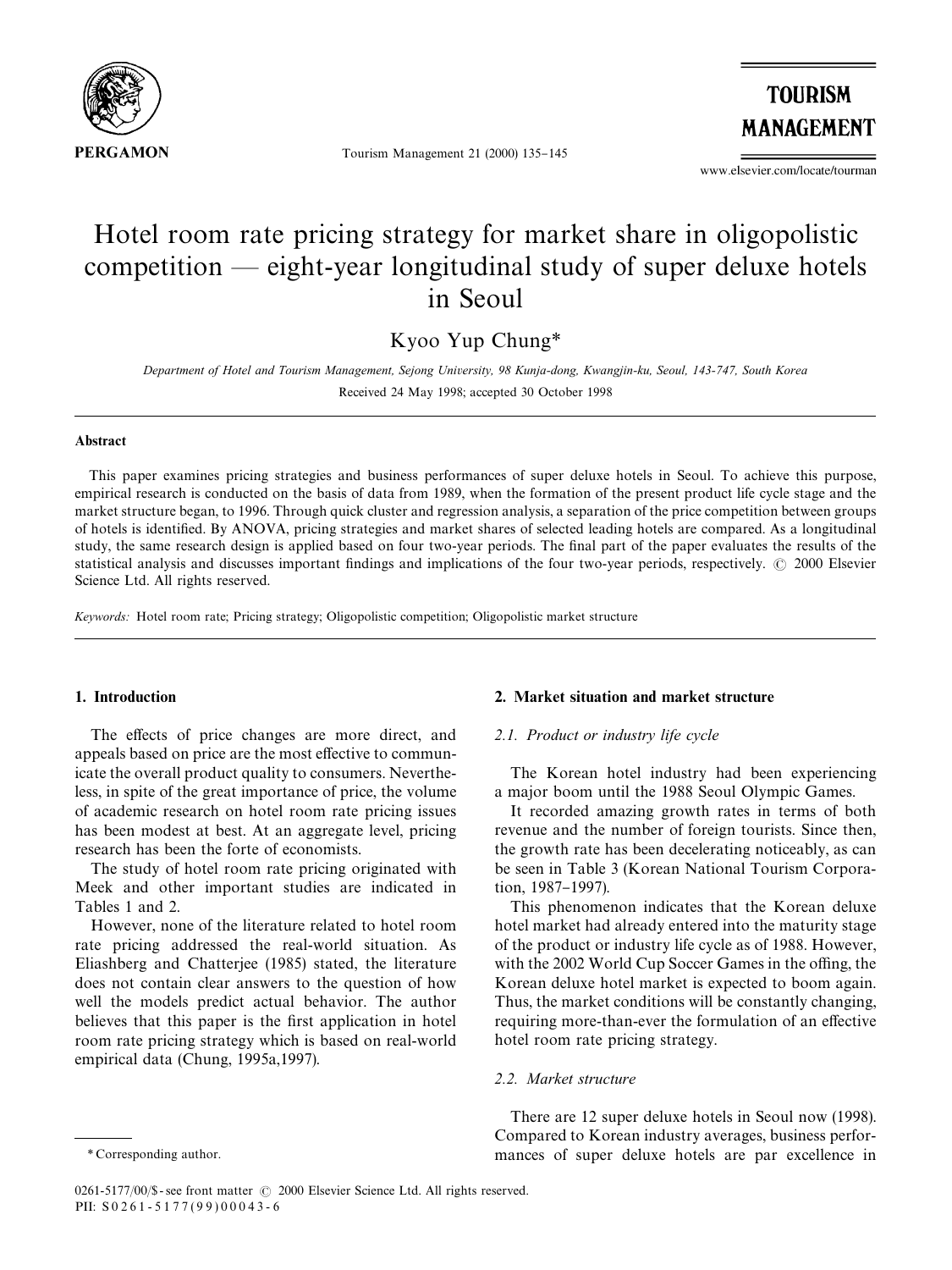Table 1 Key points of hotel room rate pricing literature review - economics approach

| Author (year)    | Key points                                                                                                                                                                                                                                                                                                                             |
|------------------|----------------------------------------------------------------------------------------------------------------------------------------------------------------------------------------------------------------------------------------------------------------------------------------------------------------------------------------|
| Meek (1938)      | • Development of a theory of hotel room rates<br>based on the fundamental principles of supply<br>and demand under the assumptions of short-<br>term analysis, rational economic decisions,<br>complete knowledge, complete occupancy,<br>homogeneity of dates, and homogeneity of<br>rooms                                            |
| Cournoyer (1972) | • Lag effects of price increases and price elastici-<br>ties of demand strongly affect hotel room rates                                                                                                                                                                                                                                |
| Kotas (1980)     | In industries where fixed costs are high and<br>variable costs are low, such as the hotel indus-<br>try, costs play a secondary role to demand in<br>pricing. It should be market-oriented and the<br>main factors which influence tariffs are the type<br>of customer, local competition, trends in room<br>sales, time of year, etc. |
| Shaw (1984)      | • Economic theory has provided a sound theor-<br>etical pricing model, i.e., peak load pricing<br>theory, that takes into account product non-<br>storability, fluctuating demand, and high fixed<br>costs. Peak load pricing theory demonstrates<br>that hotel rooms can achieve long run profit<br>maximization                      |
| Gu (1997)        | • Optimal hotel room rate is a function of vari-<br>able costs and two features of the demand for<br>hotel rooms such as potential demand for<br>rooms and the price sensitivity of the demand                                                                                                                                         |

terms of size, guest room occupancy rate, and average room rate, which are the *major* indices used for evaluating hotel quality. Table 4 shows top 15 hotels among the 404 tourist hotels in Korea. The rankings are based on the results of evaluations according to the above three variables (Chung, 1995b). All 11 hotels in this study, rank within the top 15.

The competitive market structure is a, key area in pricing. Although Martel (1974) one of few, if any, authors who studied the market structure of the hotel industry, defined the hotel industry as a monopolistic competition, it is different from the author's viewpoints because he included all classes of hotels and even motels. The author defines the super deluxe hotel market in Seoul as a continuum of an oligopoly, as indicated in Fig. 1.

The rationale of Fig. 1 is shown in Table 5. Table 5 shows that a certain hotel competes or not with others for a certain type of demand. For example, hotel  $H_1$  and hotel  $H_2$  compete for  $D_2$  and  $D_3$ , but they do not compete for  $D_1$  or  $D_4$ . However, hotel  $H_1$  and hotel  $H_5$  do not compete for any demand types, although the competition is by no means disconnected among five hotels. In a marketing sense, the market structure should be defined according to the micro competition concept  $-$  the competition is formed within the similar product Table 2

Key points of hotel room rate pricing literature review - marketing approach

| Author (year)                         | Key points                                                                                                                                                                                                                                                                                                                                                                                                                                               |
|---------------------------------------|----------------------------------------------------------------------------------------------------------------------------------------------------------------------------------------------------------------------------------------------------------------------------------------------------------------------------------------------------------------------------------------------------------------------------------------------------------|
| Lewis (1986)                          | • Set hotel room rates fairly based on the cus-<br>tomer, maintain them, and tell customers.<br>Price stability is a focal point - pricing, not<br>discounting.                                                                                                                                                                                                                                                                                          |
| Relihan (1989)                        | • Yield management, as a proven technique for<br>maximizing hotel room revenues, can be ef-<br>fectively practiced by analyzing pricing struc-<br>ture, using reservation systems to the fullest,<br>and saving reservation history.                                                                                                                                                                                                                     |
| Hanks, Robert<br>and Moland<br>(1992) | · Different customers are charged different ho-<br>tel room rates to serve the dual purposes of<br>capturing more revenue and satisfying more<br>customers. Hotel room rate must be set based<br>on segmentation strategy by erecting "fences"<br>- allowing customers to segment themselves<br>into appropriate rate categories on the basis<br>of their needs, behavior, and willingness to<br>pay rather than a single rate or rates by room<br>type. |
| Shaw (1992)                           | • Price-sensitivity measurement (PSM) is useful<br>to determine the threshold range in price.                                                                                                                                                                                                                                                                                                                                                            |
| Kimes (1994)                          | • Success of hotel room rate pricing depends on<br>the customers' viewpoint that the transaction<br>(yield management) is fair. Maintaining the<br>balance between the reference transaction<br>and educating customers about the practice<br>of yield management are two key success<br>factors.                                                                                                                                                        |
| Arnold (1994)                         | • Cost cutting has gone dry, and improved<br>profits require improved hotel room prices.<br>Hoteliers should become more aggressive on<br>hotel room rate pricing as demand increases.<br>The only opportunity for real revenue growth<br>is to increase hotel room rates beyond the<br>inflation rate.                                                                                                                                                  |
| Lewis and<br>Shoemaker<br>(1997)      | · Customer's perception of price-value, parti-<br>cularly within the range of acceptable prices<br>regardless of price sensitivity, is the core issue<br>of hotel room rate pricing. Customer's per-<br>ception includes specific brands, the competi-<br>tion, and variations within a product line.                                                                                                                                                    |

classes and product forms; and within the similar customer classes and types. Although all 11 hotels in this study are super deluxe and business hotels, they have very wide price bands  $-$  difference of price within the same industry (see Fig.  $6$ ) — because of the heterogeneity of location, brand reputation, quality of service and facilities, etc. This means that most hotels have different customer classes and types and, accordingly, the competition is formed within separate groups of several